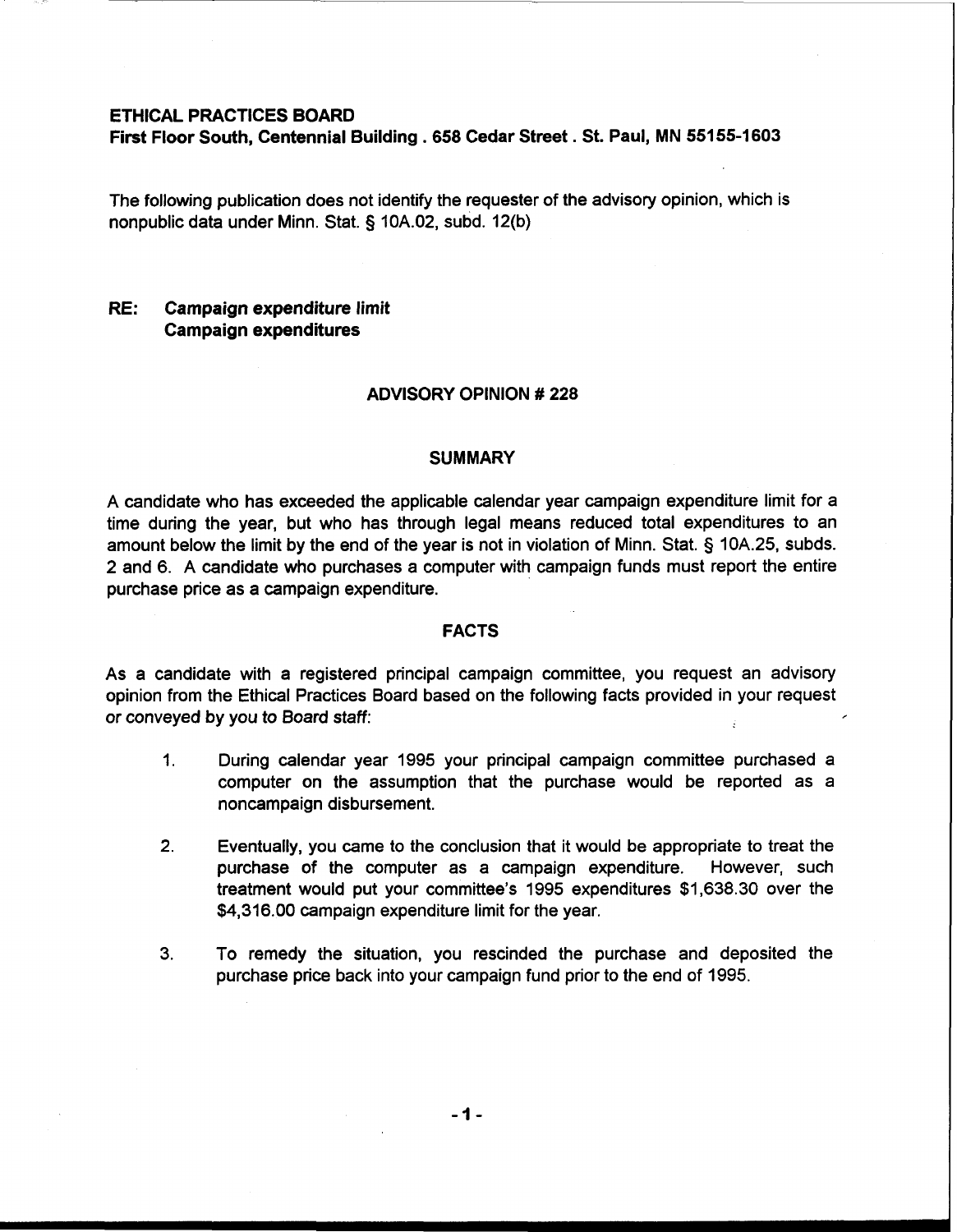**4.** You ask the Board whether there is anything further you should do to avoid violation of the 1995 campaign expenditure limits. You also ask whether you may purchase a computer in 1996 out of campaign funds.

## ISSUE ONE

Based on the facts as stated, is your committee in violation of Minn. Stat. 5 10A.25, subds. 2 and 6 which limit campaign expenditures? If so, is there anything further you may do to correct the violation?

## **OPINION**

Your committee is not in violation of the 1995 campaign expenditure limit as a result of the computer purchase you describe. However, you will be required to report any applicable donation in kind for use of the computer, which may or may not put your committee's expenditures over the applicable limit.

The campaign expenditure limit is an aggregate annual limit. If a campaign committee's expenditures at the end of a year exceed the limit, a violation exists. However, the level of expenditures during the year is not examined on a continuous basis. A committee which recognizes that it is over the limit and is legally able to take steps to bring campaign expenditures within the limit before the end of the year, by such means as returning goods purchased, is not considered to be in violation of the statute.

The temporary excess spending condition you describe, which was cured prior to the end of the calendar year, does not result in a violation of the Minn. Stat. § 10A.25.

However, the fact that you received the full computer purchase price back indicates that you may have had some use of the computer without charge for a period of time. The fair market value of any use of the computer during the period you had it is a donation in kind to your committee by the seller of the computer pursuant to Minn. Stat. § 10A.01, subd. 7b, and Minn. Stat. § 10A.20, subd. 3(b). This donation is a campaign expenditure in the period in which it was given pursuant to Minn. Stat. § 10A.20, subd. 3(b), and must be reported if it exceeds \$20.00. Depending on the value of use of the computer for this period, your committee may still be in violation of the spending limits for 1995.

Because 1995 is over, there are no further steps you can take to remedy any possible spending limit violation that may have occurred in that year.

## ISSUE TWO

May you purchase a computer in 1996 with campaign funds?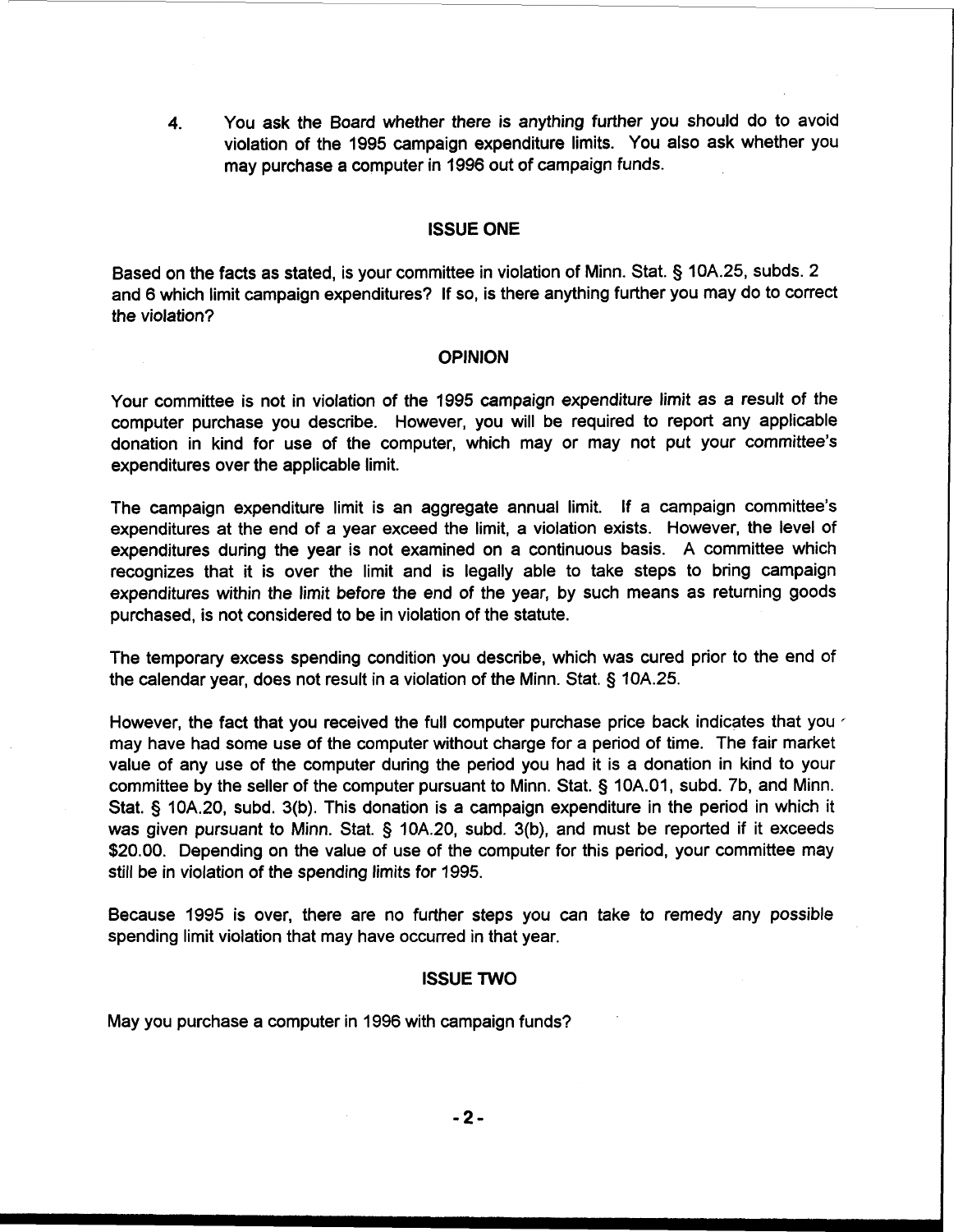# **OPINION**

Minnesota Statutes Chap. 10A does not preclude the purchase of a computer with campaign funds. Minnesota Statutes Chap. 211B, which is not under the jurisdiction of the Board governs the purposes for which campaign funds may be used.

If you do purchase a computer with campaign funds, the entire purchase price should be reported as a campaign expenditure in the year in which the purchase is made or the obligation to pay for the goods is incurred.

Issued:

Sillers, Chair õuɑlas Н. **Ethical Practices Board** 

## **CITED STATUTES**

# **10A.25 LIMITS ON CAMPAIGN EXPENDITURES.**  . . .

Subd. 2. (a) In a year in which an election is held for an office sought by a candidate, no expenditures shall be made by the principal campaign committee of that candidate, nor any approved expenditures made on behalf of that candidate which expenditures and approved expenditures result in an aggregate amount in excess of the following:

(5) for state representative, \$20,335.

. . .

Subd. 6. In any year before an election year for the office held or sought, the aggregate amount of expenditures by and approved expenditures on behalf of a candidate for or holder of that office shall not exceed 20 percent of the expenditure limit set forth in subdivision 2.

### **10A.01 DEFINITIONS.**

. . .

Subd. 7b. "Donation in kind" means anything of value other than money or negotiable instruments given by an individual or association to a political committee, political fund, or principal campaign committee for the purpose of influencing the nomination or election of a candidate or for the purpose of promoting or defeating a ballot question. Donation in kind includes an approved expenditure.